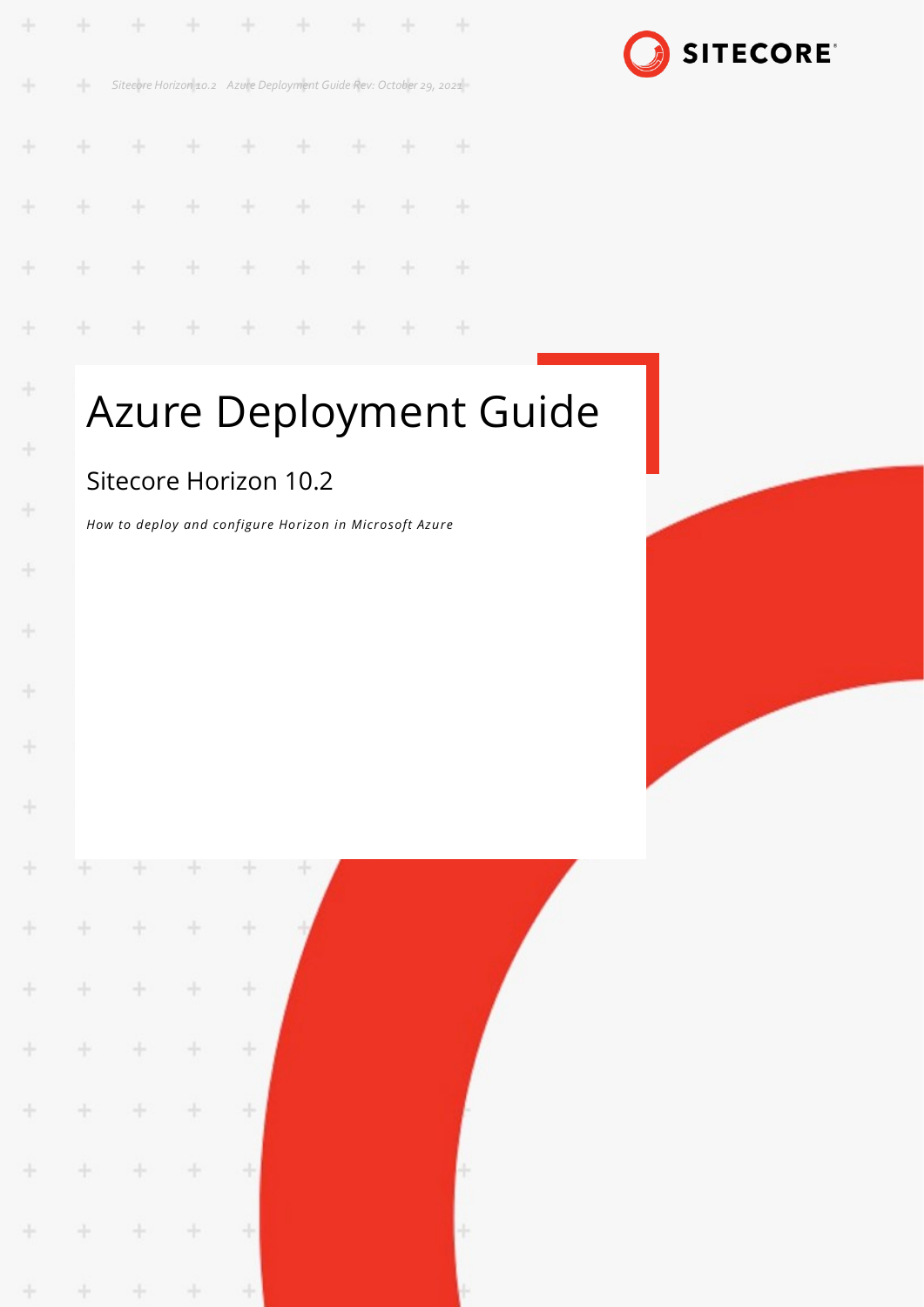

### **Table of Contents**

| Prerequisites to integrate Sitecore Experience Accelerator (SXA) with Horizon 4 |  |
|---------------------------------------------------------------------------------|--|
|                                                                                 |  |
|                                                                                 |  |
|                                                                                 |  |
|                                                                                 |  |
|                                                                                 |  |
|                                                                                 |  |
|                                                                                 |  |
|                                                                                 |  |
|                                                                                 |  |
|                                                                                 |  |
|                                                                                 |  |

*Sitecore® is a registered trademark. All other brand and product names are the property of their respective holders. The contents of this document are the property of Sitecore. Copyright © 2001-2021 Sitecore. All rights reserved.*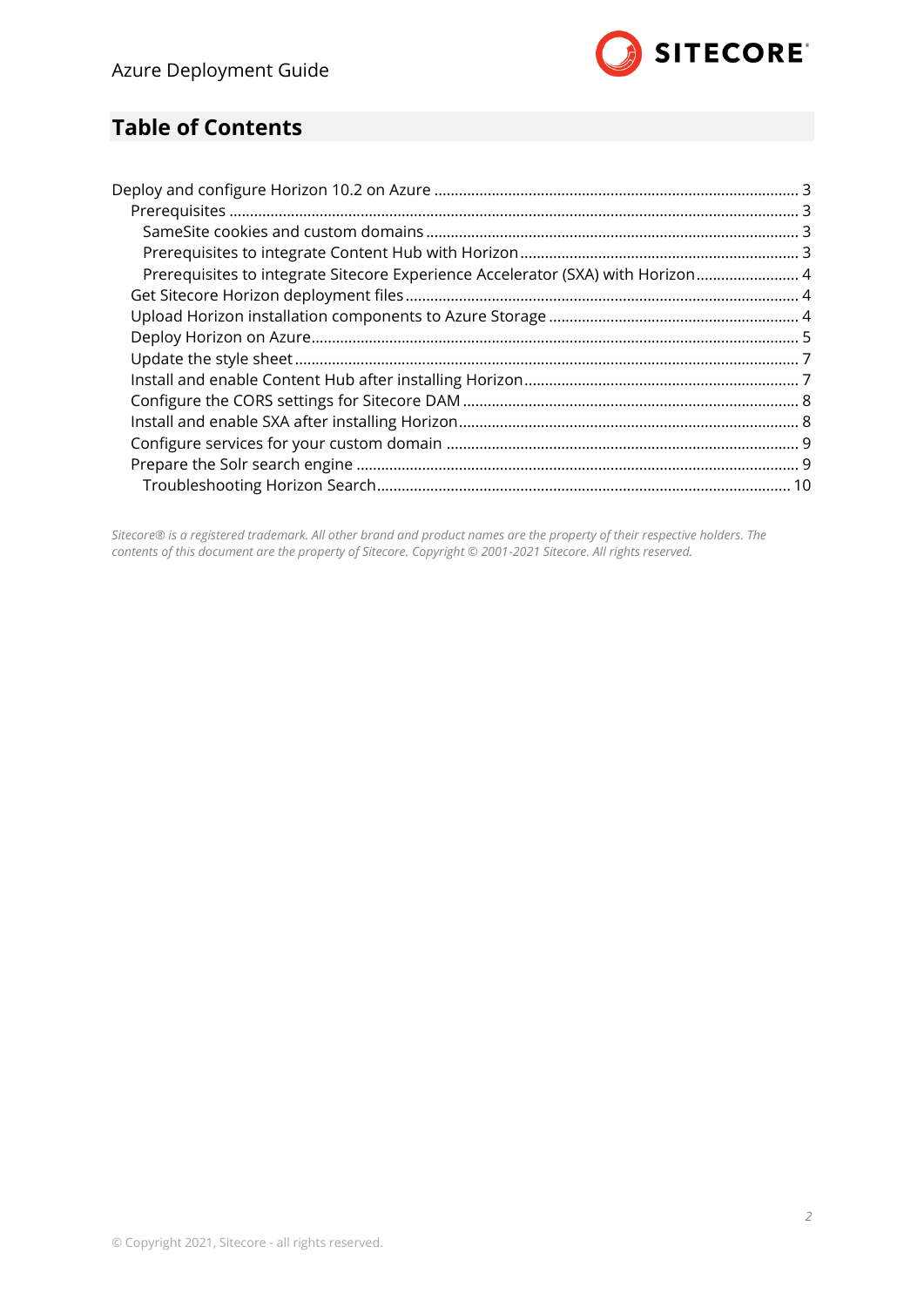

## <span id="page-2-0"></span>**Deploy and configure Horizon 10.2 on Azure**

<span id="page-2-1"></span>This guide tells you how to deploy Sitecore Horizon to Microsoft Azure®.

#### **Prerequisites**

Before deploying Sitecore Horizon, you must:

- [Install Azure Powershell](https://docs.microsoft.com/en-us/powershell/azure/install-az-ps?view=azps-5.5.0)
- Deploy Sitecore Experience Platform (XP) 10.2 to your Azure subscription. Refer to the following topic when you deploy Sitecore XP: Deploying a new Sitecore environment to [the Microsoft Azure App service.](https://doc.sitecore.com/developers/sat/25/sitecore-azure-toolkit/en/deploy-a-new-sitecore-environment-to-azure-app-service.html)

**Note**

Horizon supports the XP, XP Single, XM, and XM Single topologies.

- Install Sitecore Azure Toolkit 2.5.1 and all its prerequisites on your computer. See Getting [started with the Sitecore Azure Toolkit](https://doc.sitecore.com/developers/sat/25/sitecore-azure-toolkit/en/getting-started-with-the-sitecore-azure-toolkit.html) for help.
- Install Sitecore Identity.

#### <span id="page-2-2"></span>**SameSite cookies and custom domains**

The companies that create commonly-used browsers such as Chrome and Safari are changing how the browsers interpret the [SameSite cookie attribute.](https://www.chromium.org/updates/same-site) After the change takes effect, Horizon only works if the Sitecore Horizon host service, the Sitecore identity service, and the Sitecore Content Management (CM) service belong to the same site. (For more information about SameSite cookies, read [this article.](https://web.dev/samesite-cookies-explained/#explicitly-state-cookie-usage-with-the-samesite-attribute)) We recommend that you assign custom domains to the Sitecore Horizon host and Sitecore identity services.

The following are examples of valid configuration:

*Example 1* Sitecore CM: https://cm.mycompany.com Sitecore identity: https://si.mycompany.com Horizon: https://horizon.mycompany.com

*Example 2* Sitecore CM: [https://cmdomain.com](https://cmdomain.com/) Sitecore identity: https://si.cmdomain.com Horizon: Horizon.cmdomain.com.

If you use custom domains for the services, then after you deploy Horizon on Azure, you must also complete the steps described in the [Configure services for your custom domain](#page-8-0) section of this document.

#### <span id="page-2-3"></span>**Prerequisites to integrate Content Hub with Horizon**

To work with Content Hub media in Horizon, you must:

1. Deploy and configure Sitecore Content Hub and install Sitecore Connect™ for Content Hub. (Compatible versions are listed [here.](https://support.sitecore.com/kb?id=kb_article_view&sysparm_article=KB0505663))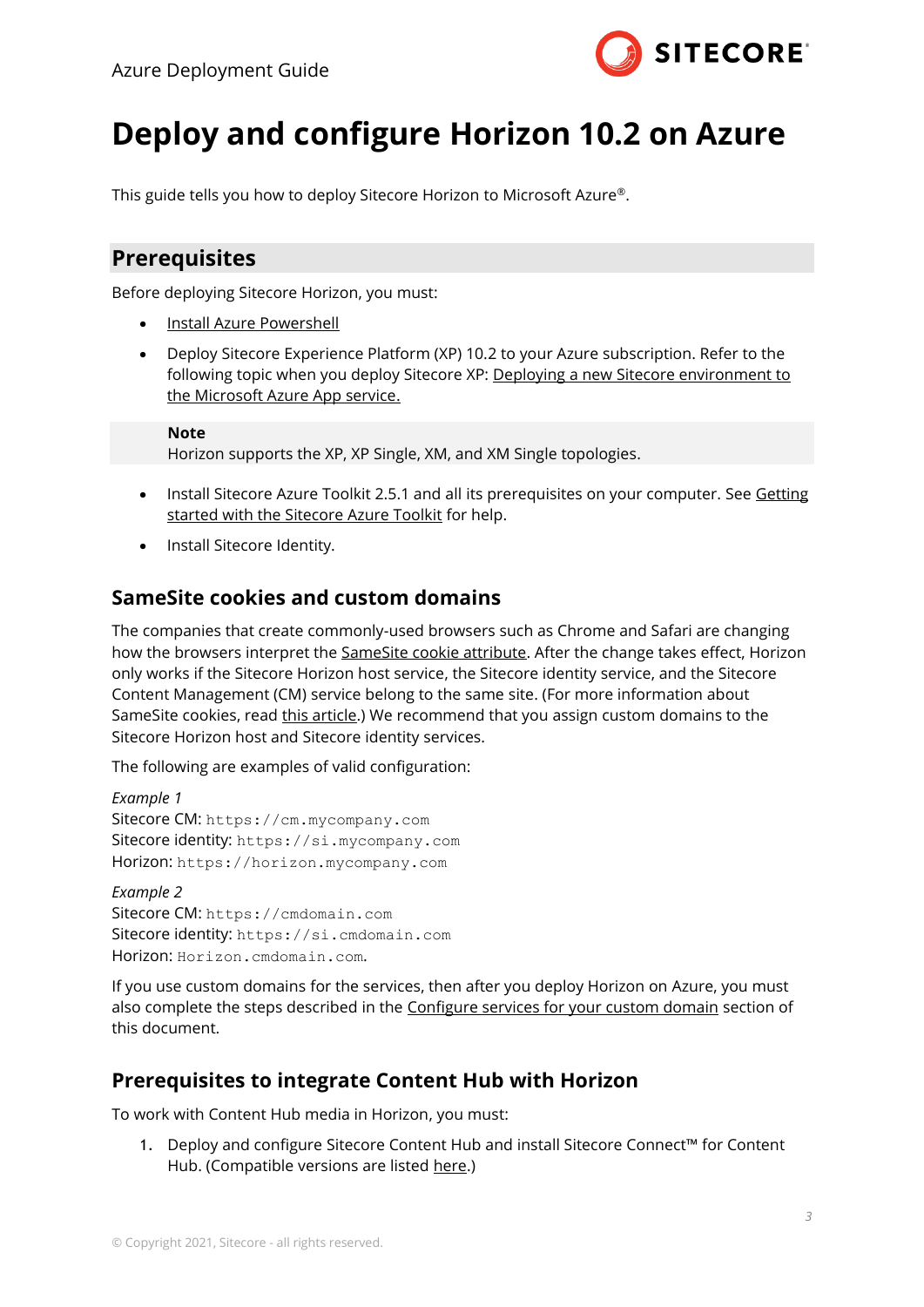

- 2. Enable content Hub integration for Horizon during Horizon deployment (see Deploy [Horizon on Azure\)](#page-4-0).
- 3. Configure the CORS settings for Sitecore DAM.

#### <span id="page-3-0"></span>**Prerequisites to integrate Sitecore Experience Accelerator (SXA) with Horizon**

To work with SXA in Horizon, you must:

- 1. Deploy and configure the appropriate version of the [Sitecore Experience Accelerator](https://dev.sitecore.net/Downloads/Sitecore_Experience_Accelerator.aspx)  [module.](https://dev.sitecore.net/Downloads/Sitecore_Experience_Accelerator.aspx)
- 2. Enable SXA module integration for Horizon during Horizon deployment (see Deploy [Horizon on Azure\)](#page-4-0).

#### <span id="page-3-1"></span>**Get Sitecore Horizon deployment files**

To get the Horizon deployment files:

- 1. Download the Horizon Azure deployment .zip file (Sitecore Horizon for Azure 10.2.0.zip).
- <span id="page-3-2"></span>2. Unpack the .zip file.

#### **Upload Horizon installation components to Azure Storage**

Before you can deploy Horizon on Azure, you must upload the Azure Resource Manager (ARM) templates and Web Deploy packages (WDPs) containing the application code and resources to a Microsoft Azure storage account.

To host ARMs and WDPs in a Microsoft Azure storage account:

- 1. Create a Microsoft Azure [storage account.](https://docs.microsoft.com/en-us/azure/storage/common/storage-quickstart-create-account?tabs=portal)
- 2. In the Microsoft Azure storage account menu, click **Blob Service**, **Containers**, and then add a container.
- 3. Use [Azure Storage Explorer](https://azure.microsoft.com/en-us/features/storage-explorer/) to connect to your Microsoft Azure storage account.
- 4. In Azure Storage Explorer, navigate to the deployment files that you downloaded and unzipped previously. From the \Sitecore Horizon for Azure 10.2.0 folder, upload the \arms and \wdps folders to the container that you created in the storage account.
- 5. In the Sitecore Azure Toolkit folder, find the Sitecore Bootloader module, Sitecore.Cloud.Integration.Bootload.wdp.zip. Upload it to the container you created in the storage account.
- 6. In Azure Storage Explorer, for the Sitecore Bootloader module, and each ARM template and WDP package, create a Shared Access Signature (SAS) token, and make a note of the value in the URL string field.

The SAS token allows temporary access to the WDPs during the deployment process. When you create the SAS token, ensure that you allow enough time between the *Start*  time and the *Expiry* time to guarantee access during the scheduled deployment. Make a note of the URLs because you will need them for deployment later.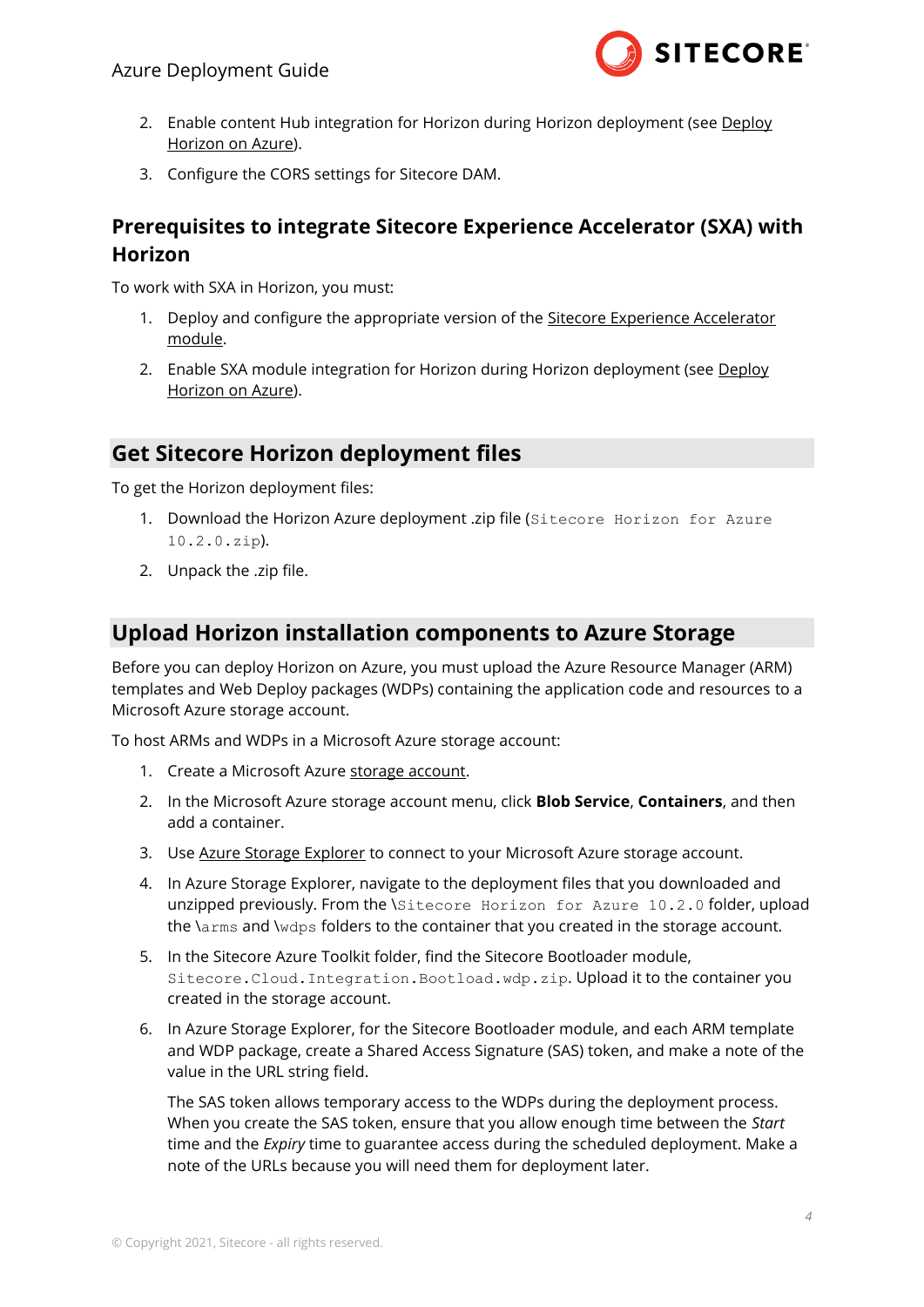

#### <span id="page-4-0"></span>**Deploy Horizon on Azure**

Horizon on Azure uses the HTTPS protocol by default. To set up HTTPS on Azure App Service, you must provide your own SSL certificate signed by a certificate authority or generate a self-signed certificate for a development environment.

To deploy Horizon on Azure:

- 1. To generate a self-signed certificate, in Windows, launch PowerShell as an administrator.
- 2. In a PowerShell command line, run the generateCertificate.ps1 cmdlet.
- 3. When prompted, enter a password for the generated certificate.

The script generates two files in the current folder: a certificate file, and a BLOB file that contains the content of the certificate file in base64 format.

4. To deploy Horizon on Azure, in the parameters.json file, insert the URLs of the WDP packages that you uploaded to your Azure Storage account, and update parameters as follows:

| Parameter name                                    | <b>Information to enter</b>                                                                                                                                                                                                                                                  |  |  |
|---------------------------------------------------|------------------------------------------------------------------------------------------------------------------------------------------------------------------------------------------------------------------------------------------------------------------------------|--|--|
| horizonHostMsDeployPackageUrl                     | The URL of the                                                                                                                                                                                                                                                               |  |  |
|                                                   | HorizonHost. {version}.scwdp.zip package.                                                                                                                                                                                                                                    |  |  |
| featureIntegrationMsDeployPack<br>ageUrl          | The URL of the Sitecore Horizon<br>{topology} Integration<br>{version}.scwdp.zip package.<br>(Topology is either XP or XM, depending on the<br>Sitecore topology type deployed.)                                                                                             |  |  |
| sitecoreIdentityIntegrationMsD<br>eployPackageUrl | The URL of the<br>SitecoreIdentityIntegration. {version}.<br>scwdp.zippackage.                                                                                                                                                                                               |  |  |
| bootloaderMsDeployPackageUrl                      | The URL of the<br>Sitecore. Cloud. Integration. Bootload.<br>wdp.zip package.                                                                                                                                                                                                |  |  |
| authCertificateBlob                               | The content of the generated certificate from the<br><b>BLOB</b> file.                                                                                                                                                                                                       |  |  |
| authCertificatePassword                           | The certificate password.                                                                                                                                                                                                                                                    |  |  |
| deploymentId                                      | The Sitecore deployment ID. Each service in the<br>resource group is named with the deployment ID<br>followed by a suffix that represents the service.<br>For example, when the SQL service is named<br>sitecore-xp0-sql then the Sitecore deployment ID<br>is sitecore-xp0. |  |  |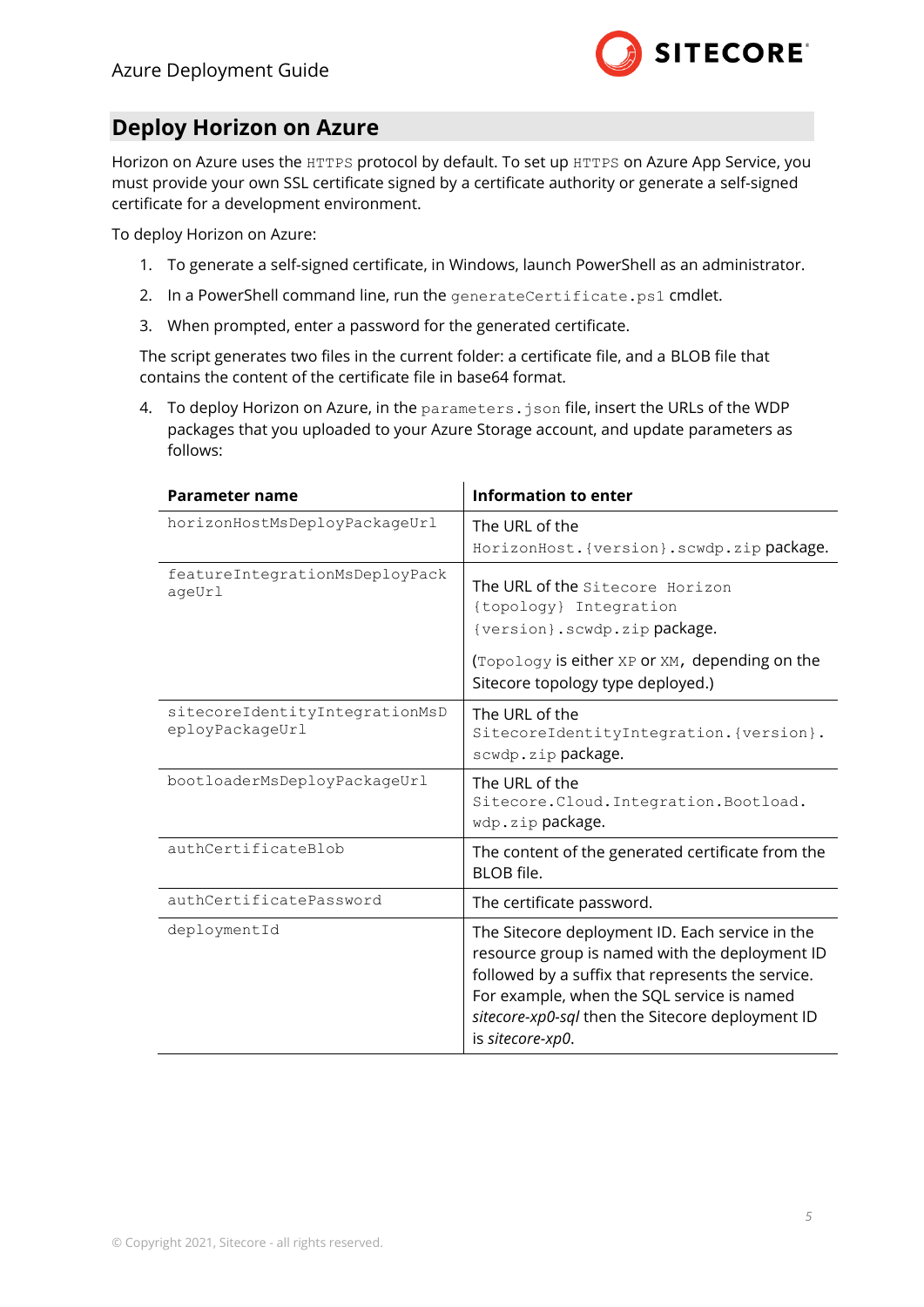

| Parameter name   | Information to enter                                                                                                                                                 |  |
|------------------|----------------------------------------------------------------------------------------------------------------------------------------------------------------------|--|
| enableContentHub | Set to true to enable ContentHub integration<br>with Horizon on the deployed Sitecore instance,<br>or false to disable the integration.                              |  |
|                  | If set to true, it enables the<br>Sitecore/Plugins/Filters/ContentHub<br>node in the sitecorehost. xml file, in the<br>Horizon site physical path.                   |  |
| enableSXA        | Set to true to enable SXA integration with<br>Horizon on the deployed Sitecore instance, or<br>false to disable the integration.                                     |  |
| solrCorePrefix   | The prefix of the Sitecore Solr core index for<br>Horizon. Make sure it is aligned with the prefix<br>for the sitecore_master_index from your current<br>deployment. |  |

5. In the DeployHorizon.ps1 script, set the following parameters:

| Parameter name       | <b>Information to enter</b>                                                                                                                                                                                                                         |  |  |
|----------------------|-----------------------------------------------------------------------------------------------------------------------------------------------------------------------------------------------------------------------------------------------------|--|--|
| ResourceGroupName    | The name of the Azure resource group that<br>Sitecore is deployed to.                                                                                                                                                                               |  |  |
| LicenseXmlPath       | The Sitecore license file location including the<br>file name. For example,<br>C:\Project\Files\license.xml                                                                                                                                         |  |  |
| Location             | The name of the Azure datacenter where you<br>want the resources deployed. The Azure<br>datacenter compatibility table lists the<br>Microsoft Azure datacenters that you can<br>deploy Sitecore XP to.                                              |  |  |
| ParametersPath       | The path to the parameters. json file.                                                                                                                                                                                                              |  |  |
| SitecoreAzureToolkit | The location of the /Sitecore Azure<br>Toolkit folder.                                                                                                                                                                                              |  |  |
| SubscriptionName     | The name of the Azure Subscription you want<br>to deploy to.                                                                                                                                                                                        |  |  |
| TemplateUri          | The URL of the relevant Horizon ARM<br>template that you uploaded to the storage<br>account. (The ARM folder contains templates<br>for XP, XP Single, XM, and XM Single<br>topologies-enter the URL for the template for<br>the relevant topology.) |  |  |

- 6. In Windows, launch the PowerShell command line.
- 7. Run the DeployHorizon.ps1 cmdlet.
- 8. Log in to Microsoft Azure when you are required to, soon after the script starts.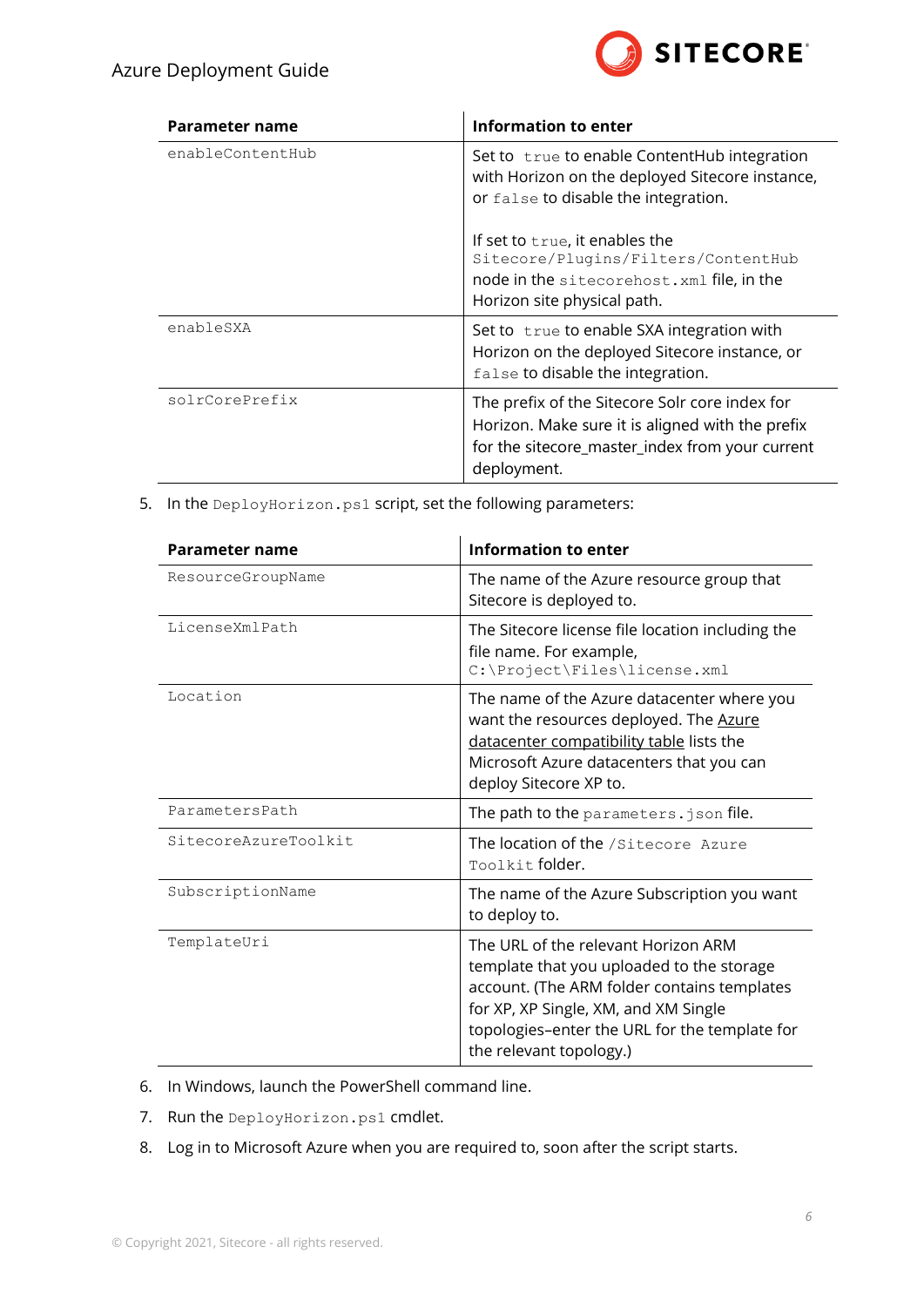

- 9. After the script is successfully finished, on the Azure Portal website, restart the following service:
	- o Sitecore Identity Server WebApp named your deployment id-si

```
Now you can access the Horizon website at: https://your_deployment_id-
hrz.azurewebsites.net.
```
#### <span id="page-6-0"></span>**Update the style sheet**

Before you can use the alignment and indentation features in the rich text editor in Horizon, you must define some styles in your style sheet.

To enable alignment and indentation in the rich text editor:

Add the following lines to your default style sheet:

```
.rte-indent-1 {
  padding-left: 40px;
}
.rte-indent-2 {
  padding-left: 80px;
}
.rte-indent-3 {
  padding-left: 120px;
}
.rte-indent-4 {
  padding-left: 160px;
}
.rte-indent-5 {
  padding-left: 200px;
\lambda.rte-indent-6 {
  padding-left: 240px;
}
.rte-indent-7 {
  padding-left: 280px;
}
.rte-indent-8 {
  padding-left: 320px;
\lambda.rte-align-center {
  text-align: center;
\overline{1}.rte-align-justify {
  text-align: justify;
}
.rte-align-right {
   text-align: right;
}
```
#### <span id="page-6-1"></span>**Install and enable Content Hub after installing Horizon**

If you did not install Sitecore Content Hub before you installed Horizon, you can enable Sitecore Content Hub integration for Horizon after you install both Horizon and Content Hub.

To enable Content Hub integration after installing Horizon:

- 1. Make sure you have installed and configured Sitecore Content Hub and Sitecore Connect™ for Content Hub.
- 2. Open the sitecorehost. xml file, which is in the root folder of the Sitecore Horizon site physical path.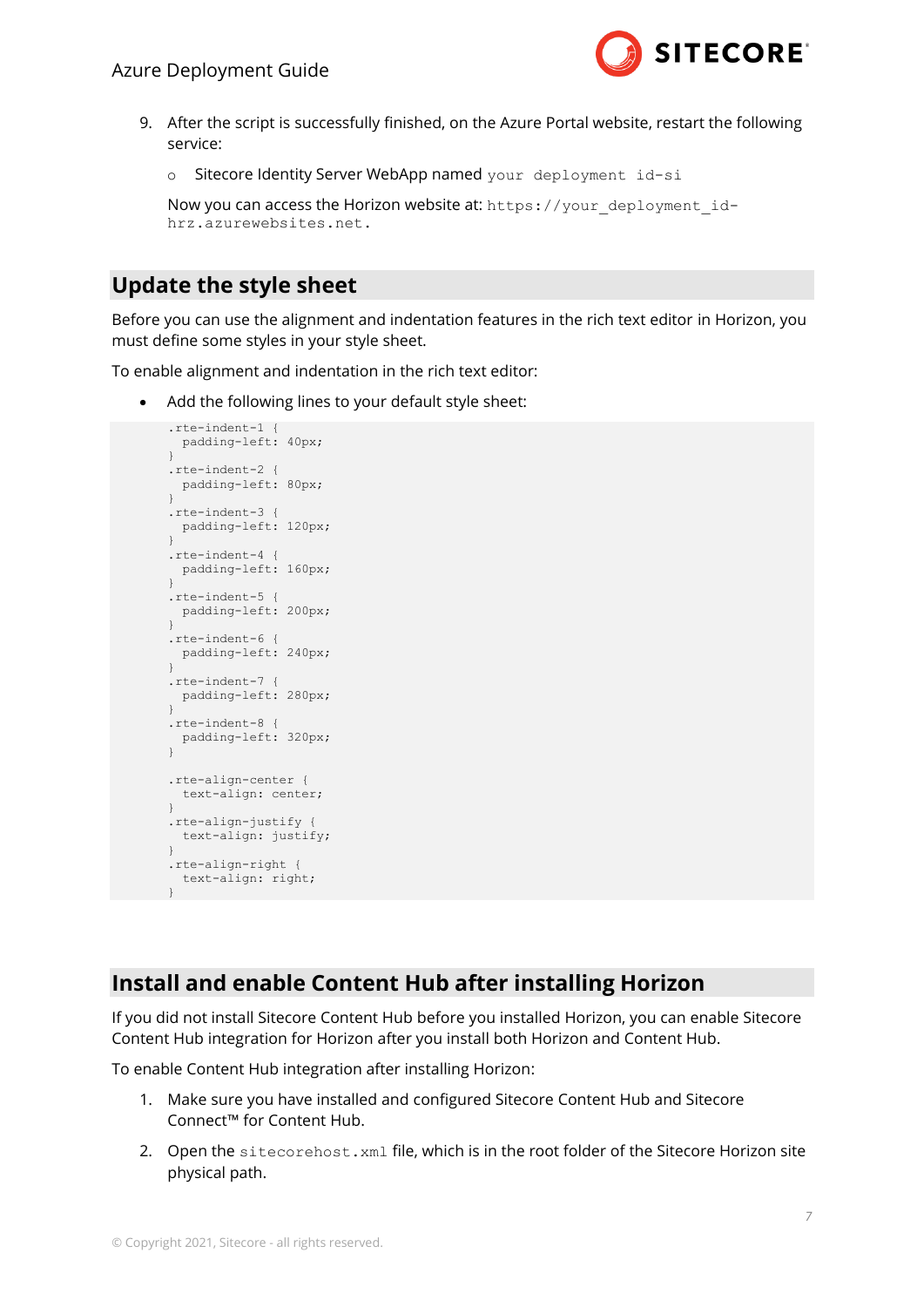

- 3. In the Plugins section, uncomment the <ContentHub>+ContentHub</ContentHub> line.
- 4. Delete the line <ContentHub>-ContentHub</ContentHub> if it exists. The result looks like this:

```
 <Plugins>
   <Filters>
    <ExplicitEnablement>-ExplicitEnablement</ExplicitEnablement>
    <!-- Uncomment the line below to enable ContentHub plugin -->
    <ContentHub>+ContentHub</ContentHub>
   </Filters>
 </Plugins>
```
#### <span id="page-7-0"></span>**Configure the CORS settings for Sitecore DAM**

If you have enabled integration with Content Hub, you must add the Horizon site URL to the CORS settings for your Sitecore DAM™ instance.

To update the CORS settings for your Sitecore DAM instance:

• In the Sitecore Connect™ for Content Hub documentation, follow the steps in the CORS configuration section, but add the Sitecore Horizon site URL instead of the Sitecore instance URL.

#### <span id="page-7-1"></span>**Install and enable SXA after installing Horizon**

If you did not install Sitecore Experience Accelerator (SXA) before you installed Horizon, you can enable SXA integration with Horizon after you install both Horizon and the SXA module.

To enable SXA integration after installing Horizon:

- 1. Make sure you have installed and configured the [Sitecore Experience Accelerator module](https://dev.sitecore.net/Downloads/Sitecore_Experience_Accelerator.aspx) and all its prerequisites.
- 2. Open the sitecorehost.xml file, which is in the root folder of the Sitecore Horizon site physical path.
- 3. In the Plugins section, uncomment the <ExperienceAccelerator>+SXA</ExperienceAccelerator> line.
- 4. Delete the <ExperienceAccelerator>-SXA</ExperienceAccelerator> line if it exists.

#### The result looks like this:

```
 <Plugins>
   <Filters>
    <ExplicitEnablement>-ExplicitEnablement</ExplicitEnablement>
     <!-- Uncomment the line below to enable SXA plugin -->
    <ExperienceAccelerator>+SXA</ExperienceAccelerator>
   </Filters>
 </Plugins>
```
5. Restart the Horizon application service.

Now you can work with SXA pages and controls in the Horizon application.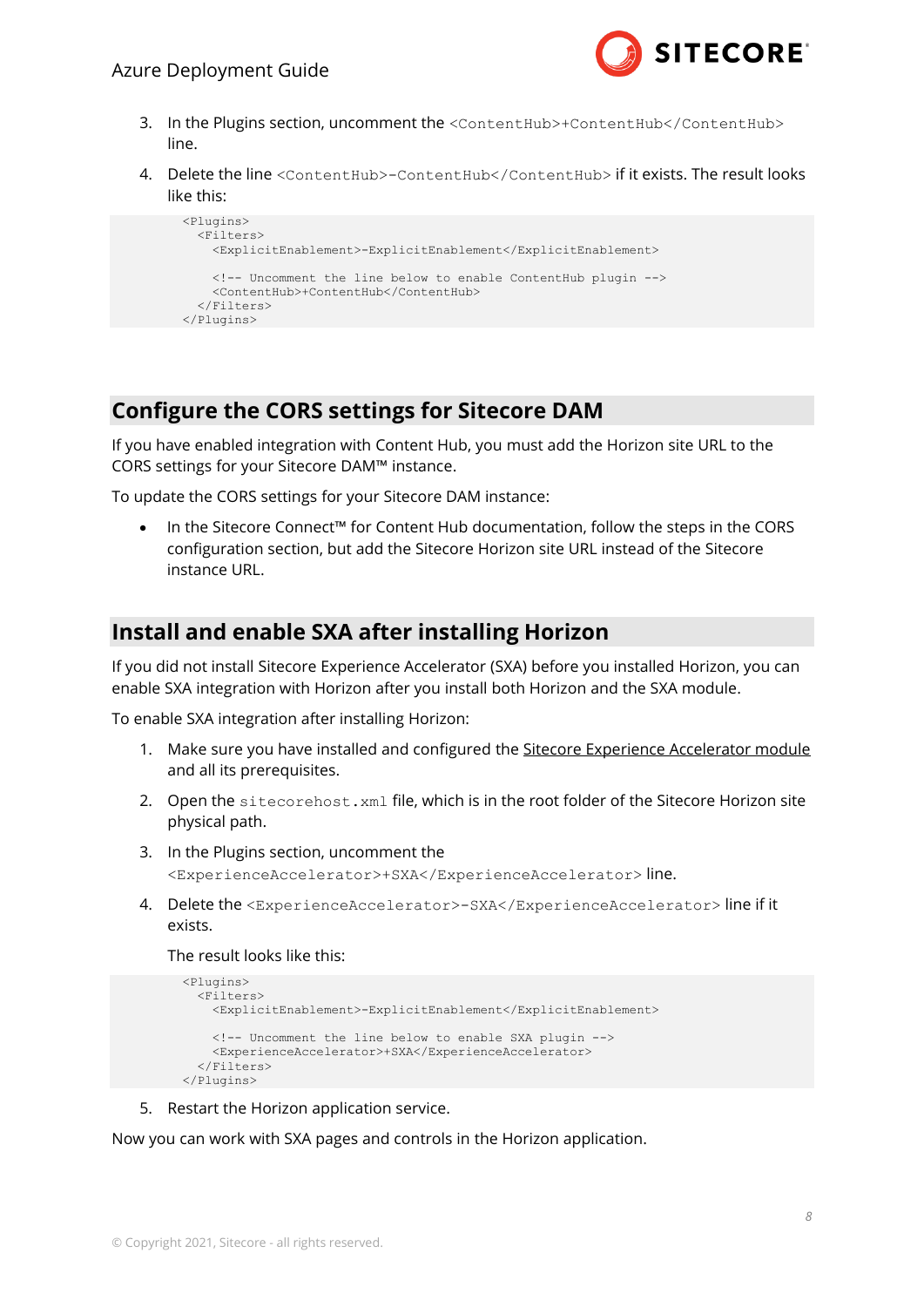

#### <span id="page-8-0"></span>**Configure services for your custom domain**

If you have followed the recommendation to assign a custom domain to your Sitecore Horizon host service and Sitecore identity service, you must complete the configuration of the services with the custom domain addresses.

To configure services for your custom domain:

- 1. Access the file system of the Sitecore Content Management service named either your deployment id-cm service or your deployment id-single service (the name depends on your topology).
	- o Open wwwroot\App\_Config\Modules\Horizon\Sitecore.Horizon. Integration.config and replace the value of the Horizon.ClientHost setting with your Horizon custom domain address.
- 2. Access the file system of the Sitecore Horizon service named your deployment idhrz service.
	- o Open wwwroot\Config\Host.xml and replace the value within the <HostBaseUrl> </HostBaseUrl> tags with your Horizon custom domain address.
	- o Open wwwroot\Config\Host.xml and replace the value within the <SitecoreHost> </SitecoreHost> tags with your CM custom domain address.
	- o Open wwwroot\Config\OpenIdConnect.xml and replace the value within *two sets* of <Authority> </Authority> tags with your Sitecore Identity custom domain address.

#### **Note**

You must update both sets of <Authority> </Authority> tags.

- 3. Access the file system of the Sitecore Identity server named your deployment id-si service.
	- o Open wwwroot\Config\production\Sitecore.IdentityServer. AuthoringHost.xml and replace the value within the <HorizonHttpsCorsOrigin> </HorizonHttpsCorsOrigin> tags with your Horizon custom domain address.
- <span id="page-8-1"></span>4. Restart all three services.

#### **Prepare the Solr search engine**

For the search feature to work in Horizon, after you deploy Horizon, you must populate the Solr managed schema and build the Horizon index.

To prepare the Solr search engine for Horizon:

- 1. Log into Sitecore.
- 2. On the Sitecore Launchpad, click **Control Panel**.
- 3. In the **Indexing** section, click **Populate Solr Managed Schema**.
- 4. In the **Schema Populate** dialog box, ensure that the **sitecore\_horizon\_index** and the **sitecore\_master\_index** checkboxes are selected.
- 5. Click **Populate**.